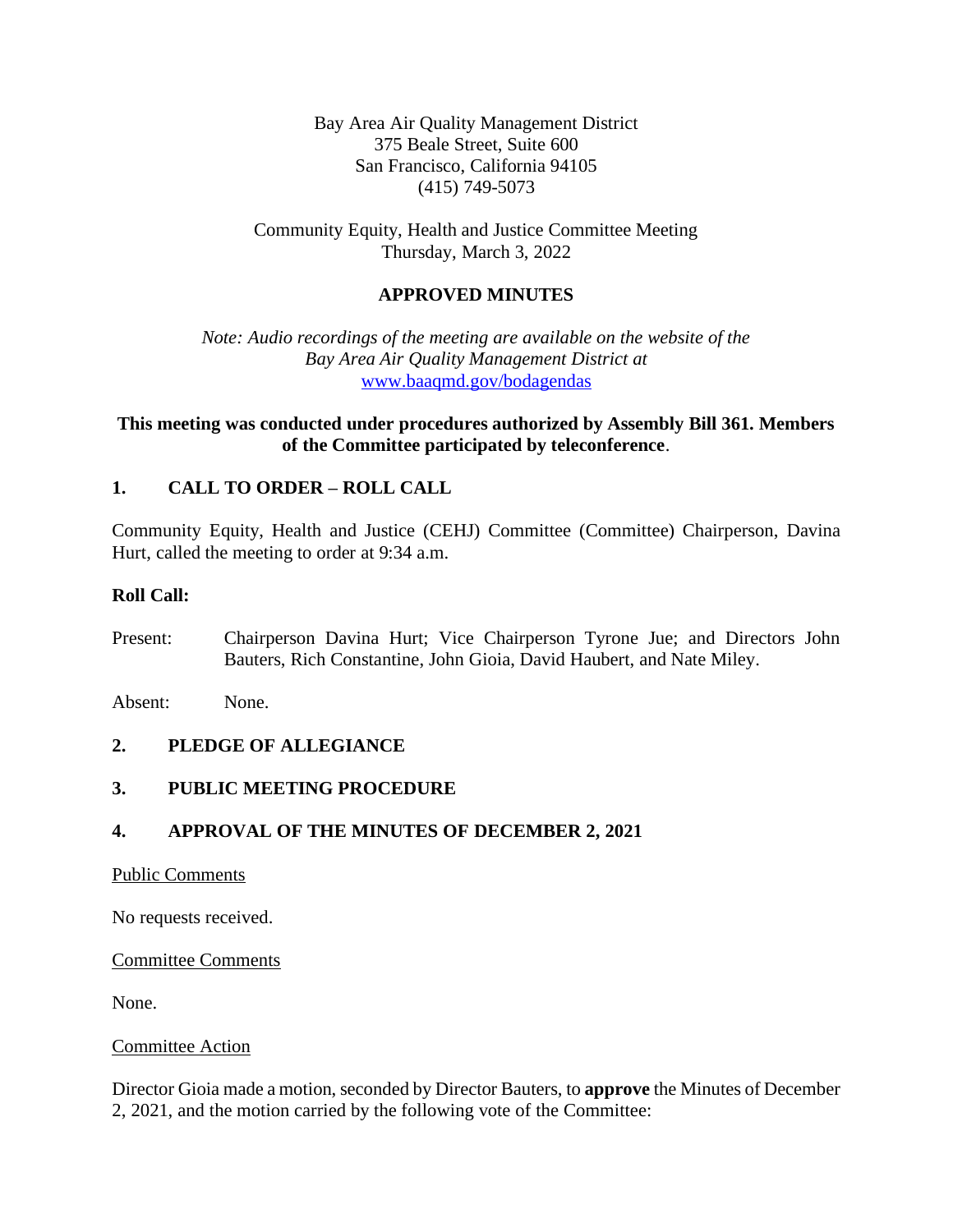| AYES:         | Bauters, Constantine, Gioia, Haubert, Hurt, Jue, Miley. |
|---------------|---------------------------------------------------------|
| NOES:         | None.                                                   |
| ABSTAIN:      | None.                                                   |
| ABSENT: None. |                                                         |

## **5. COMMUNITY PERSPECTIVES**

The Committee received a presentation on "The Listening Project", from Marisol Cantu and Alfredo Rafael Angulo, members of the Richmond Progressive Alliance. Slides included: our work; our team; our process; our impact; our stories. our voices; and listening activity. The goal of The Listening Project is to better understand the concerns and needs of Richmond communities that have historically suffered the greatest harm from generations of fossil fuel operations in Richmond. Ms. Cantu then continued a listening exercise that she lead the Board in at the February 2, 2022 Board meeting. Clips of interviews of Richmond residents were played and Board members were asked to convey what they heard.

#### Public Comments

No requests received.

#### Committee Comments

The Committee and staff discussed the number of people that the Air District has engaged with regarding the climate crisis in Richmond, and when the results of The Listening Project will be published.

### Committee Action

None; receive and file.

# **6. COMMUNITY PERSPECTIVE FROM COMMUNITIES FOR A BETTER ENVIRONMENT**

Veronica Eady, Senior Deputy Executive Officer (SDEO) of Policy and Equity, introduced Ernesto Arevalo, Northern California Program Director at Communities for a Better Environment (CBE). Mr. Arevalo described the variety of hardships experienced by residents of East Oakland; the history of CBE's collaboration with the Air District and Assembly Bill 617 (Community Air Protection Program); and CBE's desire for improvements to the AB 617 program, as the community of East Oakland was recently selected by the California Air Resources Board to be the next Bay Area community to develop a community emissions reduction program, and CBE will be working with the Air District to oversee this development.

#### Public Comments

Public comments were given by Maria Dominguez; and Alfredo Rafael Angulo, Richmond Progressive Alliance.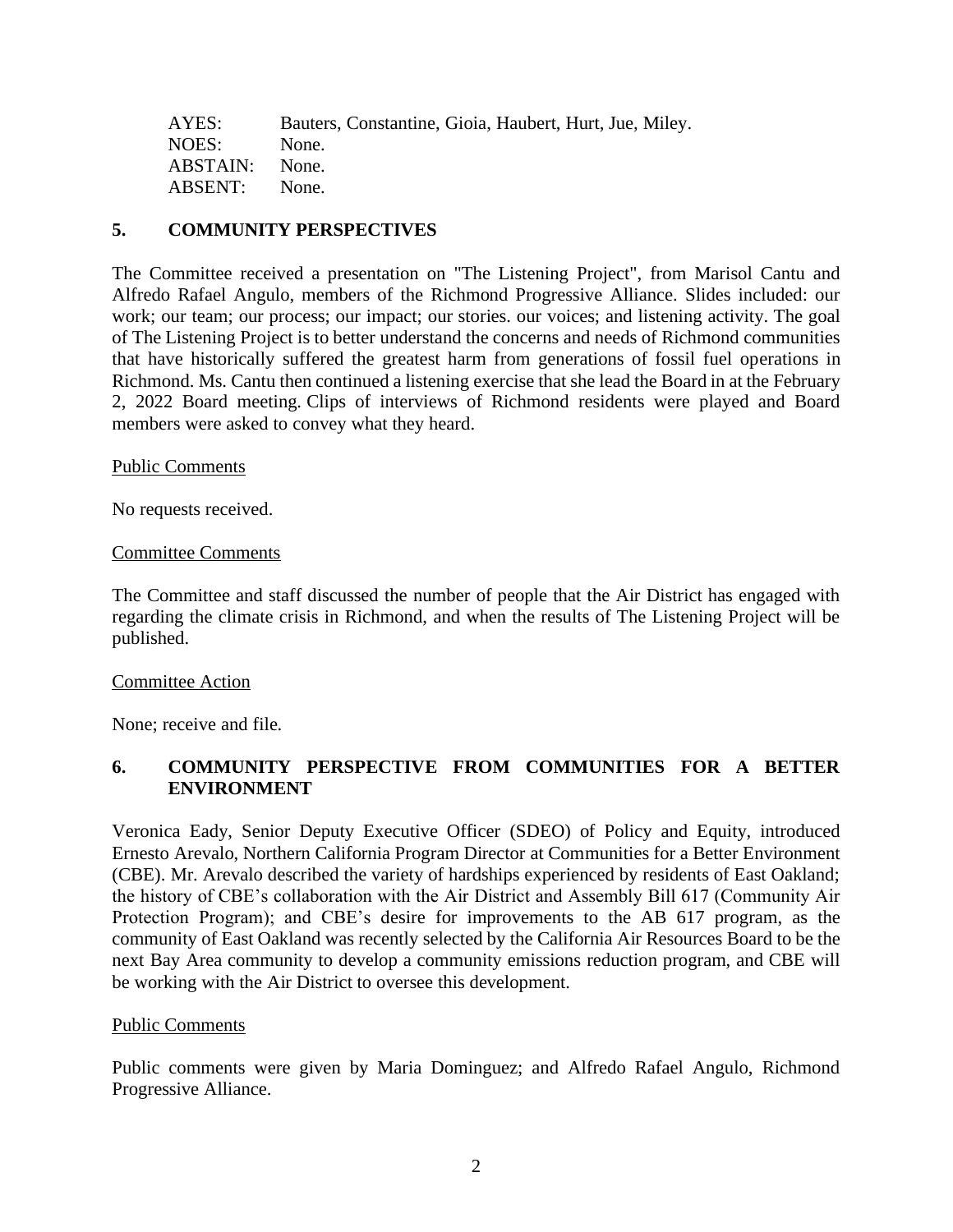### Committee Comments

The Committee and staff discussed the request for a tour of East Oakland for both the Board members and members of the public, in collaboration with CBE (virtual if necessary); and how having uncomfortable conversations and being willing to be held accountable can create improvement and growth.

### Committee Action

None; receive and file.

# **7. UPDATE ON THE COMMUNITY ADVISORY COUNCIL**

Suma Peesapati, Environmental Justice and Community Engagement Officer, gave the staff presentation *Update on the Community Advisory Council (CAC),* including: outcome; background; first Council meeting; key takeaways; and next steps.

### Public Comments

Public comments were given by Dr. Jeff Ritterman (CAC member).

### Committee Comments

The Committee and staff discussed whether CAC meetings would be held virtually and whether CAC meetings would become hybrid (both in person and virtually); whether the CAC members would like Air District tours of over-burdened communities (Richmond, East Oakland, Bayview Hunters Point, etc.); and the desire for the appointment of a Board liaison for the CAC.

### Committee Action

None; receive and file.

# **8. DISCUSSION OF THE 2022 CEHJ COMMITTEE WORK PLAN**

Ms. Eady gave the staff presentation *Discussion of the 2022 CEHJ Committee Work Plan*, including: 2022 CEHJ Work Plan (March through December).

Public Comments

No requests received.

### Committee Comments

No requests received.